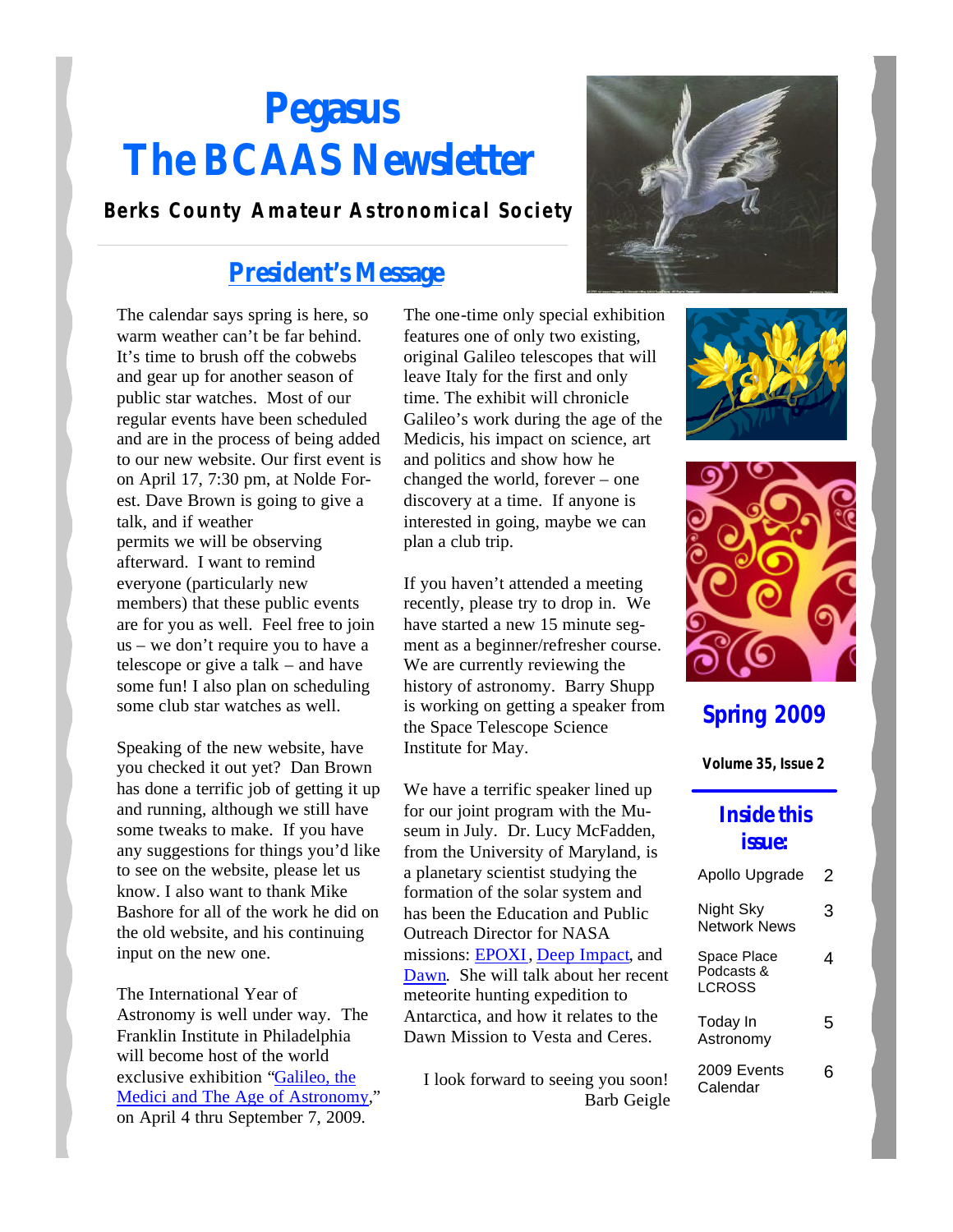# **Apollo Upgrade from NASA Space Place**

The flight computer onboard the Lunar Excursion Module, which landed on the Moon during the Apollo program, had a whopping 4 kilobytes of RAM and a 74-kilobyte "hard drive." In places, the craft's outer skin was as thin as two sheets of aluminum foil.

It worked well enough for Apollo. Back then, astronauts needed to stay on the Moon for only a few days at a time. But when NASA once again sends people to the Moon starting around 2020, the plan will be much more ambitious—and the hardware is going to need a major upgrade.

"Doing all the things we want to do using systems from Apollo would be very risky and perhaps not even possible," says Frank Peri, director of NASA's Exploration Technology Development Program.

So the program is designing new, more capable hardware and software to meet the demands of NASA's plan to return humans to the moon. Instead of staying for just a few days, astronauts will be living on the Moon's surface for months on end. Protecting astronauts from harsh radiation at the Moon's surface for such a long time will require much better radiation shielding than just a few layers of foil. And rather than relying on food and water brought from Earth and jettisoning urine and other wastes, new life support systems will be needed that can recycle as much water as possible, scrub carbon dioxide from the air without depending on disposable filters, and perhaps grow a steady supply of food—far more than Apollo life -support systems could handle.

Next-generation lunar explorers will perform a much wider variety of scientific research, so they'll need vehicles that can carry them farther across the lunar surface. ETDP is building a new lunar rover that outclasses the Apollo-era moon buggy by carrying two astronauts in a pressurized cabin. "This vehicle is like our SUV for the Moon," Peri says.

The Exploration Technology Development Program is also designing robots to help astronauts maintain their lunar outpost and perform science reconnaissance. Making the robots smart enough to take simple verbal orders from the astronauts and carry out their tasks semi-autonomously requires vastly more powerful computer brains than those on Apollo; four kilobytes of RAM just won't cut it.

The list goes on: New rockets to carry a larger lunar lander, spacesuits that can cope with abrasive moon dust, techniques for converting lunar soil into building materials or breathable oxygen. NASA's ambitions for the Moon have been upgraded. By tapping into 21<sup>st</sup> century technology, this program will ensure that astronauts have the tools they need to turn those ambitions into reality.

Learn more about the Exploration Technology Development Program at www.nasa.gov/directorates/esmd/aboutesmd/ acd/ technology\_dev.html. Kids can build their own Moon habitat at spaceplace.nasa.gov/en/kids/exploration/habitat. *This article was provided by the Jet Propulsion Laboratory, California Institute of Technology, under a contract with the National Aeronautics and Space Administration.*

> *The Chariot Lunar Truck is one idea for a vehicle equal to the lunar terrain. Each of the six wheels pivot in any direction, and two turrets allow the astronauts to rotate 360°.*

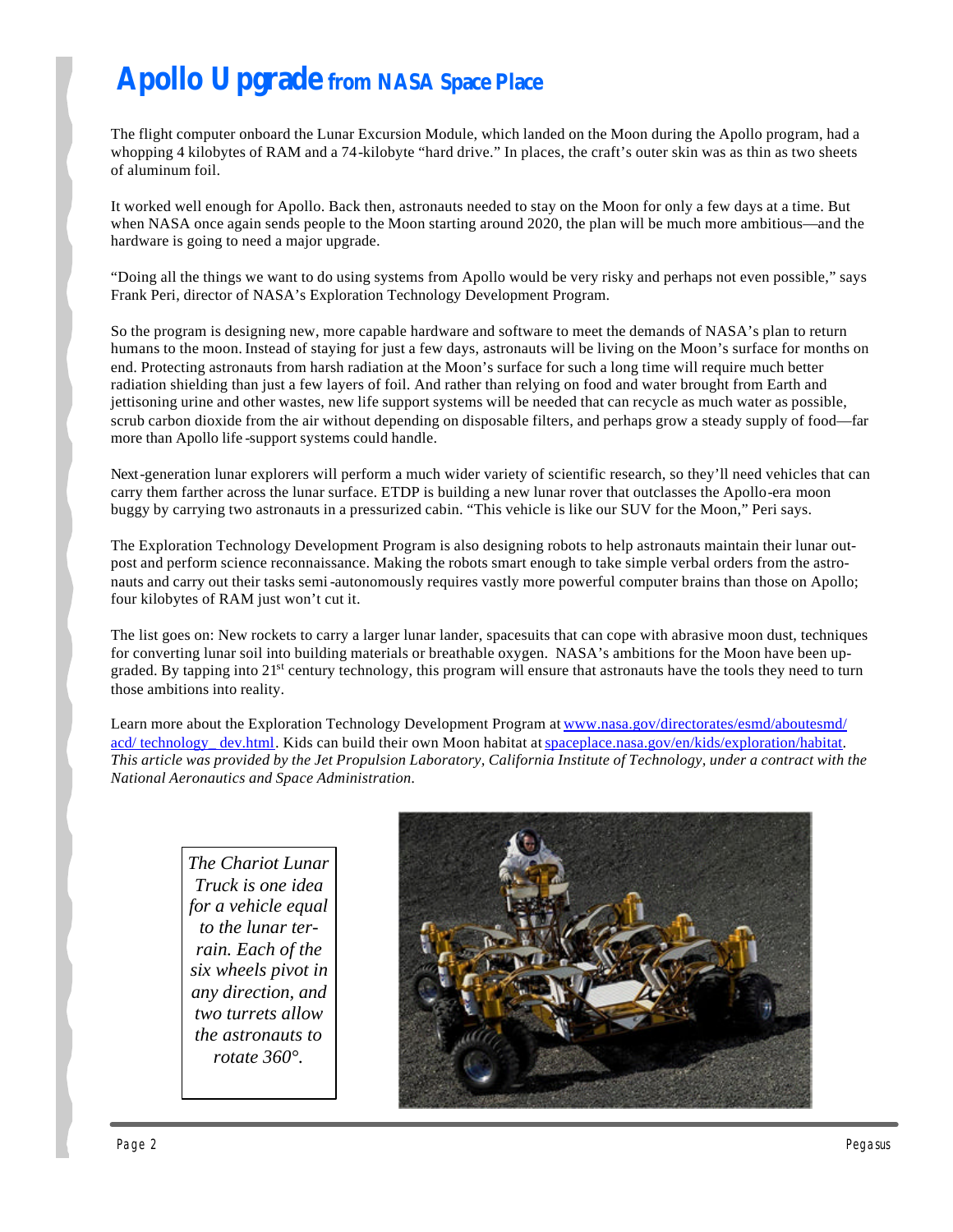# **Night Sky Network News Submitted By Barb Geigle**

We have received the newest Night Sky Network Tool Kit, "Glass and Mirrors: An Inside Look at Telescopes". I'll have the kit at the May meeting for you to see. It seems to be a great way to demonstrate how optics work.

Included in the new Glass and Mirrors Tool Kit is a special NSN exclusive screening copy of the full documentary "400 Years of the Telescope, which premiers on PBS on April 10. Here is a link to a preview (and more) of what's inside the tool kit:

http://nightsky.jpl.nasa.gov/download-view.cfm?Doc\_ID=368.

The National Optical Astronomy Observatory (NOAO) Galileoscopes are now shipping in late April 2009 and can be ordered at: https://www.galileoscope.org/gs/products. This is a 2 inch refractor that includes a 20mm eyepiece and 2x Barlow for \$15 plus \$8.95 shipping. It comes in a kit that a child (with adult assistance) can assemble. These are being distributed as part of the International Year of Astronomy.

#### *Upcoming NSN Teleconferences:*

Mark your calendars for these two exciting upcoming telecons in the Monthly IYA 2009 Series (all beginning at 9 PM Eastern):

Tuesday, April 21st - Our Sun with Dr. Laura Peticolas: http://nightsky.jpl.nasa.gov/download-view.cfm?Doc\_ID=304

Friday, May 28th - Clusters of Stars with Dr. Steve Stahler: http://nightsky.jpl.nasa.gov/download-view.cfm?Doc\_ID=305

To log into the Telecon between 8:45 - 9:00pm:

Use the toll-free conference call line: 1-888-455-9236. An operator will answer and:

- You will be asked for the passcode: NIGHT SKY NETWORK
- ? You will be asked to give your NAME and the CLUB you belong to, and number of people listening with you.

### **New On the SciJinks Website!**

Find answers to hard questions at the SciJinks Weather Laboratory. Now, students can find answers to tidal mysteries on our web site.

What causes the tides? We might remember that it has something to do with the Moon. But then why do we have two high tides each day if the Moon only rises and sets once? And why don't the tides occur at the same time every day? All is revealed in a new "How & Why" page on the middleschool-level NOAA/NASA SciJinks Weather Laboratory website, http://scijinks.gov. Click on the "How & Why" button.

Other how and why topics are listed at scijinks.gov/weather/howwhy. Additional weather-related resources for teachers are available at scijinks.gov/en/educators.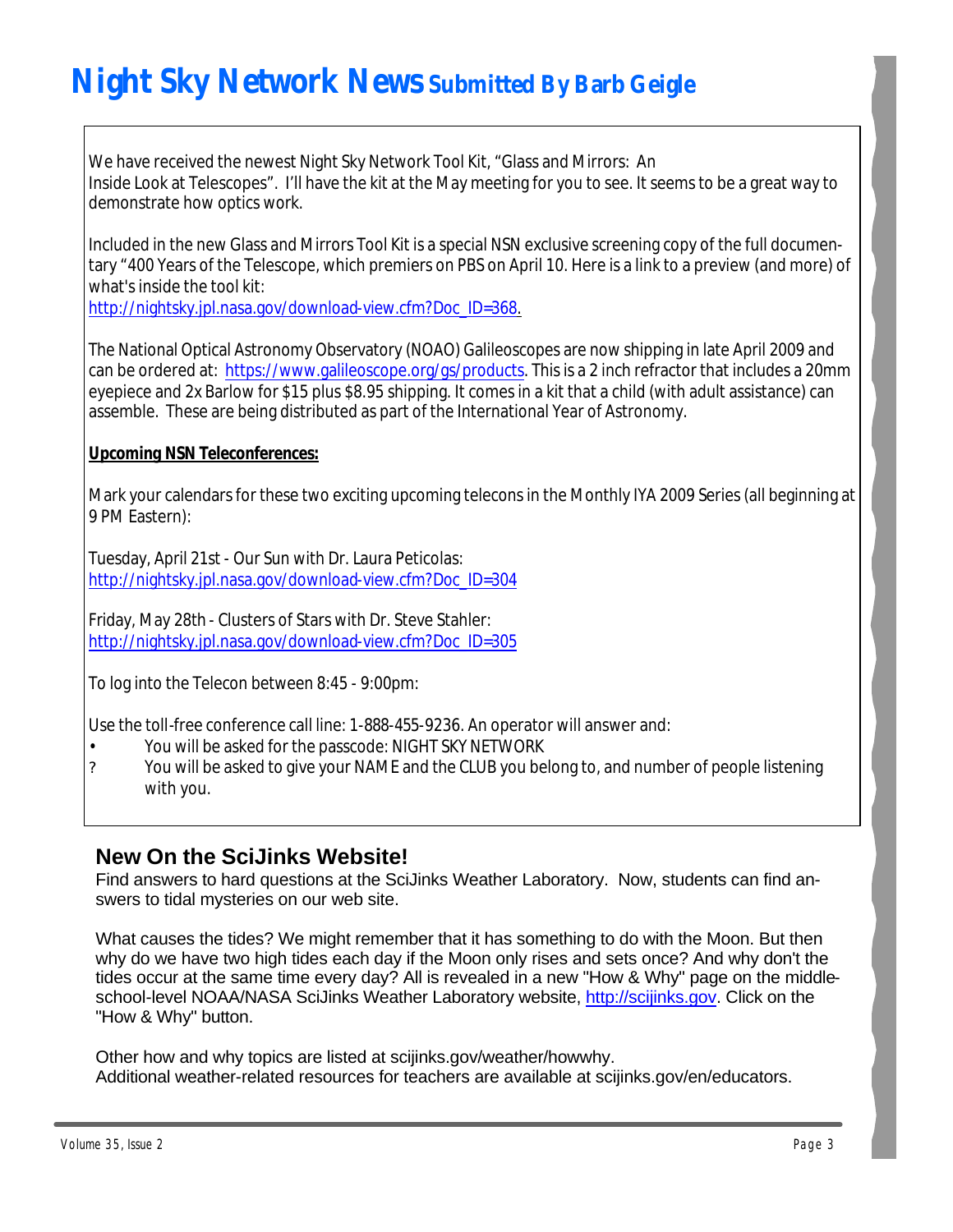## **New on Space Place—Podcasts!**

*Why is Earth's core so hot?*

*Blistering hot molten rock bursts through weak places in Earth's crust. So what is down there and why is it so hot? Earth's core may seem as mysterious and remote as outer space, but scientists actually have learned a great deal about it. Listen to a scientist explain. Visit http://spaceplace.jpl.nasa.gov/en/educators/podcast/ to subscribe to these Podcasts. Or listen now to this and the previous Podcasts on your computer or read the transcripts.*

#### **NASA's LCROSS Mission is asking amateur astronomers for help.**

Submitted by Lunar Mark Tillotson

Earth's closest neighbor is holding a secret. In 1999, hints of that secret were revealed in the form of concentrated hydrogen signatures detected in permanently shadowed craters at the lunar poles by NASA's Lunar Prospector. These readings may be an indication of lunar water and could have far-reaching implications as humans expand exploration past low-Earth orbit. The Lunar CRater Observing and Sensing Satellite (LCROSS) mission is seeking a definitive answer.

Mission scientists estimate that the Centaur impact plume may be visible through amateur-class telescopes with apertures as small as 10 to 12 inches. The LCROSS mission will actively solicit images of the impact from the public. These images will provide a valuable addition to the archive of data chronicling the impact and its aftermath. Prior to launch, amateurs are working with the science team in imaging potential impact target areas in order to refine telescope pointing strategies for the impact. To participate in the LCROSS Amateur Observation Campaign, visit the LCROSS\_Observation group at the link below:

http://groups.google.com/group/lcross\_observation?pli=1



#### **What is the 365 Days of Astronomy podcast?**

The 365 Days of Astronomy Podcast is a project that will publish one podcast per day, 5 to 10 minutes in duration, for all 365 days of 2009. The podcast will be made available through an RSS feed. The podcast episodes will be written, recorded and produced by people around the world. Each day will have a specific topic or theme based on The 365 Days of Astronomy Calendar, a daily calendar of astronomical events, themes and ideas created by the IYA. .Although all the episodes will have a common intro and outtro that ties into the overall theme, each episode will be completely different.

http://365daysofastronomy.org/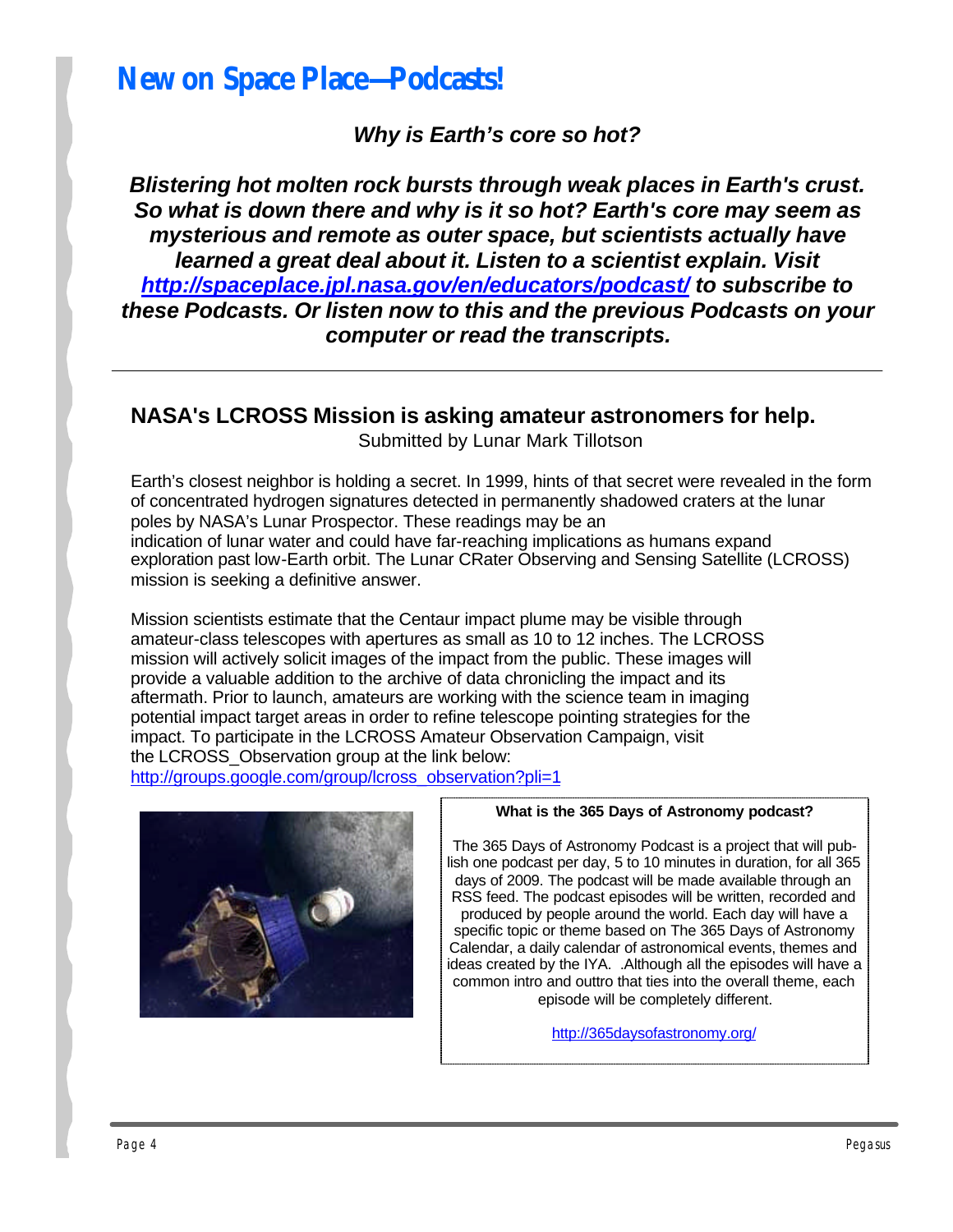## **Today In Astronomy by Lunar Mark Tillotson**

#### **Giovanni Battista Riccioli April 17, 1598 – June 25, 1671**

Giovanni Battista Riccioli was an Italian astronomer. He was a Jesuit who entered the order in 1614. He was also the first person to measure the rate of acceleration of a freely falling body.

Riccioli was born in Ferrara, Italy. He devoted his career to the study of astronomy, often working with Francesco Maria Grimaldi. He wrote the important work *Almagestum novum* in 1651. By necessity, he opposed the Copernican heliocentric theory though praising its value as a simple hypothesis.

He and Grimaldi extensively studied the Moon, of which Grimaldi drew a map. Much of the nomenclature of lunar features still in use today is due to him and Grimaldi. He also observed Saturn, and was one of the first Europeans to note that Mizar was a double star.

Other books he wrote were: *Geographiae et hydrographiae reformatae libri* (1661), *Astronomia reformata* (1665), *Chronologia reformata* (1669) and *Tabula latitudinum et longitudinum* (published in 1689).

Despite his stated opposition to Copernicus's theory he named the prominent lunar crater Copernicus after him, and other important craters were named after other proponents of the theory Kepler, Galileo and Lansbergius. Craters that he and Grimaldi named after themselves are in the same general vicinity, while some other Jesuit astronomers have craters named after them in a different part of the Moon, near Tycho. This is sometimes considered to be tacit sympathy for Copernican theory, which as a Jesuit he could not publicly express.

Between 1644 and 1656, he was occupied by topographical measurements, working with Grimaldi, determining values for the circumference of Earth and the ratio of water to land. Defects of method, however, gave a less accurate value for degrees of the meridian than Snellius had achieved a few years earlier. Snellius had been mistaken by approximately 4,000 meters; but Riccioli was more than 10,000 meters in error [Hoefer, 1873].

**G.B. Riccioli, Almagestum Novum (1651). The image portrays Urania, the muse of astronomy, weighing up the rival systems of Copernicus, in which the earth moves round the sun, and Riccioli himself, in which the earth remains stationary at the center of the universe. The older system of Ptolemy has already been discarded and lies on the ground alongside.**